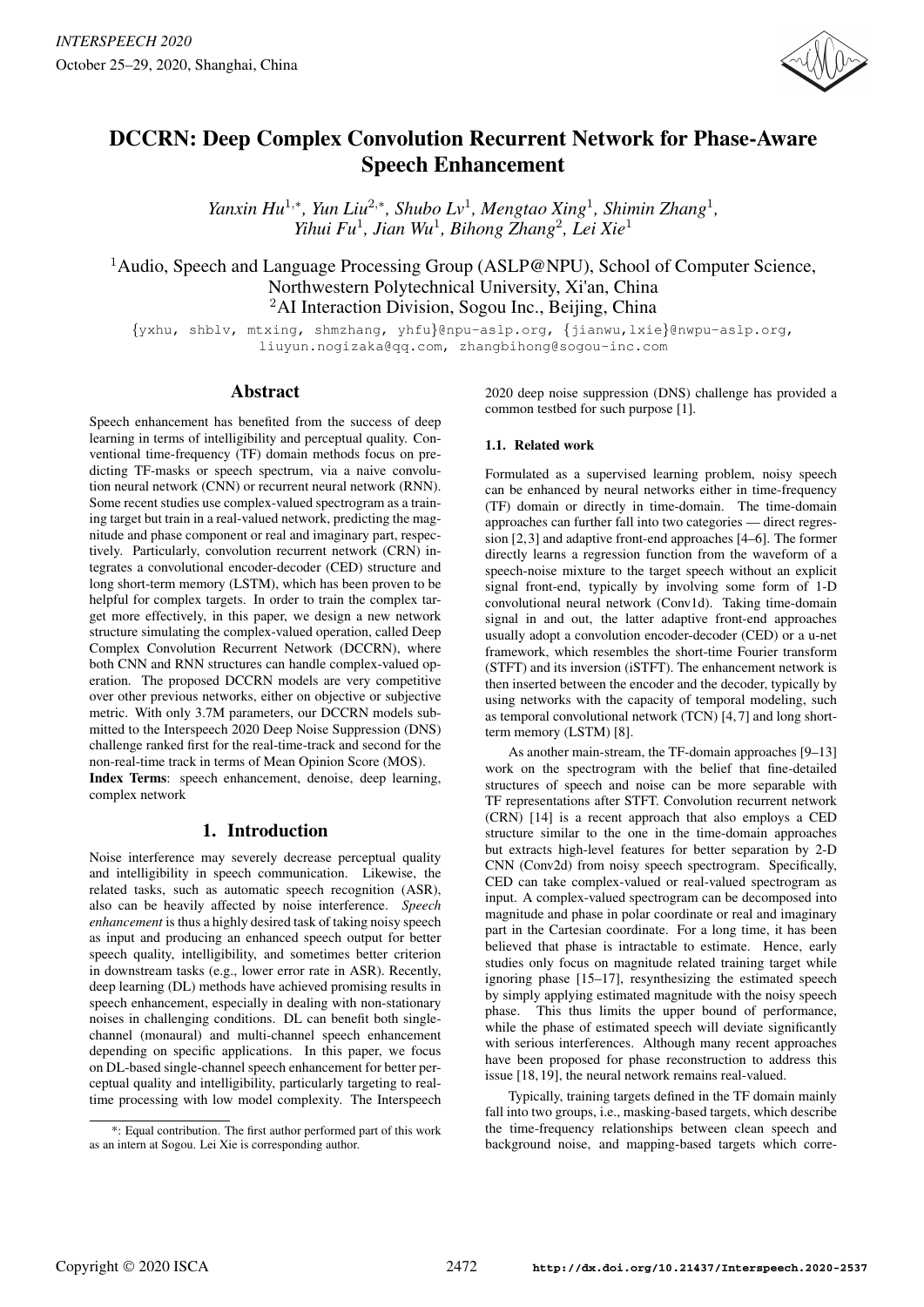spond to the spectral representations of clean speech. In the masking family, ideal binary mask (IBM) [20], ideal ratio mask (IRM) [10] and spectral magnitude mask (SMM) [21] only use the magnitude between clean speech and mixture speech, ignoring the phase information. On the contrast, phase-sensitive mask (PSM) [22] was the first one that utilizes phase information showing the feasibility of phase estimation. Subsequently, complex ratio mask (CRM) [23] was proposed, which can reconstruct speech perfectly by enhancing both real and imaginary components of the division of clean speech and mixture speech spectrogram simultaneously. Later, Tan *et al.* [24] proposed a CRN with one encoder and two decoders for complex spectral mapping (CSM) to estimate the real and imaginary spectrogram of mixture speech simultaneously. It is worth noting that CRM and CSM possess the full information of a speech signal so that they can achieve the best oracle speech enhancement performance in theory.

The above approaches have been learned under a realvalued network, although the phase information has been taken into consideration. Recently, deep complex u-net [25] has combined the advantages of both a deep complex network [26] and a u-net [27] to deal with complex-valued spectrogram. Particularly, DCUNET is trained to estimate CRM and optimizes the scale-invariant source-to-noise ratio (SI-SNR) loss [4] after transforming the output TF-domain spectrogram to a timedomain waveform by iSTFT. While achieving state-of-the-art performance with temporal modeling ability, many layers of convolution are adopted to extract important context information, leading to large model size and complexity, which limits its practical use in efficiency-sensitive applications.

#### 1.2. Contributions

In this paper, we build upon previous network architectures to design a new complex-valued speech enhancement network, called *deep complex convolution recurrent network* (DCCRN), optimizing an SI-SNR loss. The network effectively combines both the advantages of DCUNET and CRN, using LSTM to model temporal context with significantly reduced trainable parameters and computational cost. Under the proposed DC-CRN framework, we also compare various training targets and the best performance can be obtained by the complex network with the complex target. In our experiments, we find that the proposed DCCRN outperforms CRN [24] by a large margin. With only 1/6 computation complexity, DCCRN achieves competitive performance with DCUNET [25] under the similar configuration of model parameters. While targeting to real-time speech enhancement, with only 3.7M parameters, our model achieves the best MOS in real-time track and the second-best in non-real-time track according to the P.808 subjective evaluation in the DNS challenge.

# 2. The DCCRN Model

### 2.1. Convolution recurrent network architecture

The convolution recurrent network (CRN), originally described in [14], is an essentially causal CED architecture with two LSTM layers between the encoder and the decoder. Here, LSTM is specifically used to model the temporal dependencies. The encoder consists of five Conv2d blocks aiming at extracting high-level features from the input features, or reducing the resolution. Subsequently, the decoder reconstructs the lowresolution features to the original size of the input, leading the encoder-decoder structure to a symmetric design. In detail, the encoder/decoder Conv2d block is composed of a convolution/deconvolution layer followed by batch normalization and activation function. Skip-connection is conducive to flowing the gradient by concentrating the encoder and decoder.

Unlike the original CRN with magnitude mapping, Tan *et al.* [24] recently proposed a modified structure with one encoder and two decoders to model the real and imaginary parts of complex STFT spectrogram from the input mixture to clean speech. Compared with the traditional magnitudeonly target, enhancing magnitude and phase simultaneously has obtained remarkable improvement. However, they treat real and imaginary parts as two input channels, only applying a real-valued convolution operation with one shared real-valued convolution filter, which is not confined with the complex multiply rules. Hence the networks may learn the real and imaginary parts without prior knowledge. To address this issue, in this paper, the proposed DCCRN modifies CRN substantially with complex CNN and complex batch normalization layer in encoder/decoder, and complex LSTM is also considered to replace the traditional LSTM. Specifically, the complex module models the correlation between magnitude and phase with the simulation of complex multiplication.



Figure 1: *DCCRN network*



2.2. Encoder and decoder with complex network

The complex encoder block includes complex Conv2d, complex batch normalization [26] and real-valued PReLU [28]. The complex batch normalization and PReLU follow the implementation of the original paper. We design the complex Conv2d block according to that in DCUNET [25]. Complex Conv2d consists of four traditional Conv2d operations, which control the complex information flow throughout the encoder. The complex-valued convolutional filter  $W$  is defined as  $W =$  $W_r + iW_i$ , where the real-valued matrices  $W_r$  and  $W_i$  represent the real and imaginary part of a complex convolution kernel, respectively. At the same time, we define the input complex matrix  $X = X_r + jX_i$ . Therefore, we can get complex output Y from the complex convolution operation  $X \otimes W$ :

 $F_{out} = (X_r * W_r - X_i * W_i) + j(X_r * W_i + X_i * W_r)$  (1)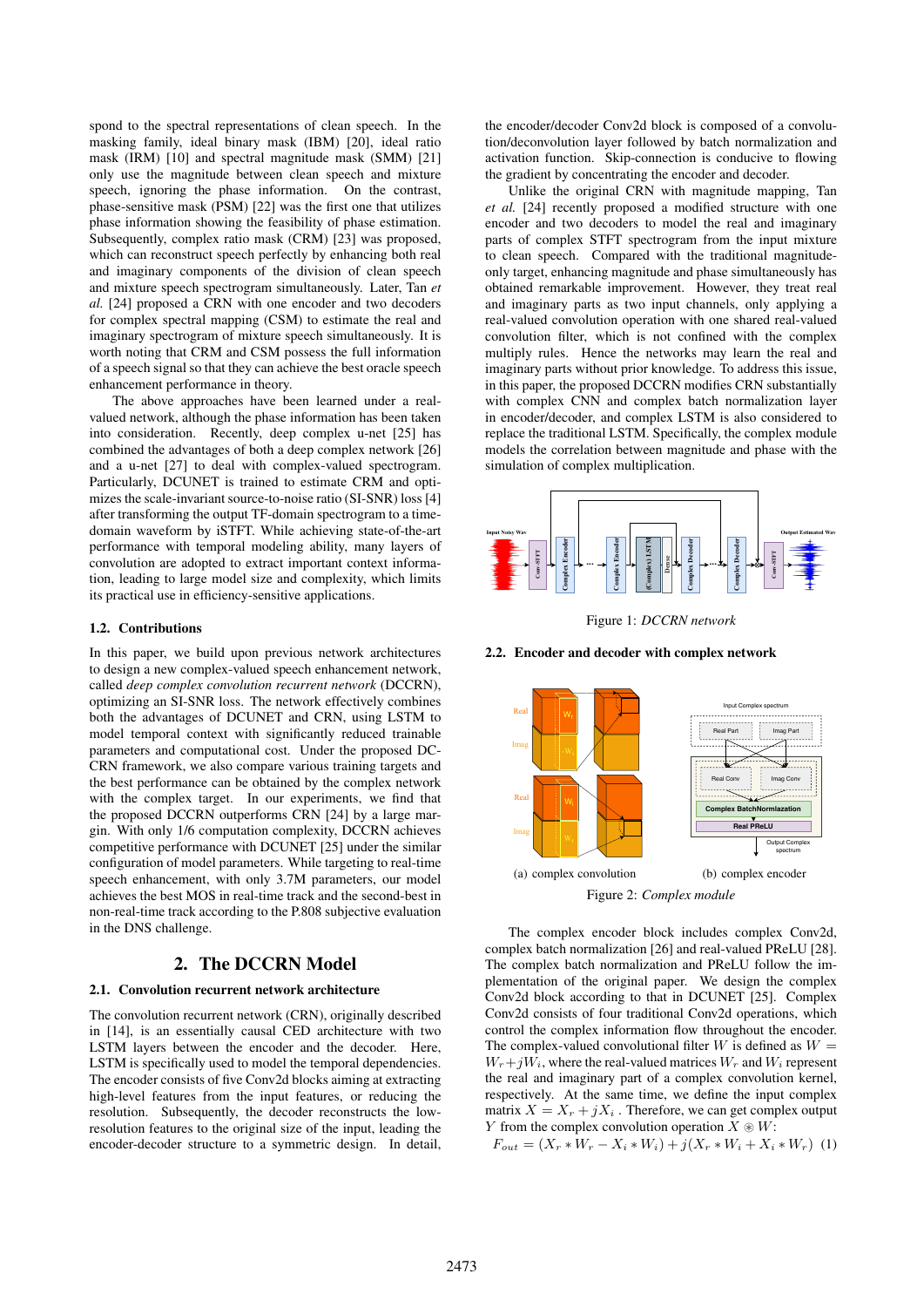where  $F_{out}$  denotes the output feature of one complex layer.

Similar to complex convolution, given the real and imaginary parts of the complex input  $X_r$  and  $X_i$ , complex LSTM output  $F_{out}$  can be defined as:

$$
F_{rr} = \text{LSTM}_r(X_r); \quad F_{ir} = \text{LSTM}_r(X_i) \tag{2}
$$

$$
F_{ri} = \text{LSTM}_i(X_r); \quad F_{ii} = \text{LSTM}_i(X_i) \tag{3}
$$

$$
F_{\text{out}} = (F_{rr} - F_{ii}) + j(F_{ri} + F_{ir})
$$
\n(4)

where  $\text{LSTM}_r$  and  $\text{LSTM}_i$  represent two traditional LSTMs of real part and imaginary part, and  $F_{ri}$  is caculated by input  $X_r$ with LSTM<sub>i</sub>.

## 2.3. Training target

When training, DCCRN estimates CRM and is optimized by signal approximation (SA). Given the complex-valued STFT spectrogram of clean speech  $S$  and noisy speech  $Y$ , CRM can be defined as

$$
CRM = \frac{Y_r S_r + Y_i S_i}{Y_r^2 + Y_i^2} + j \frac{Y_r S_i - Y_i S_r}{Y_r^2 + Y_i^2}
$$
(5)

where  $Y_r$  and  $Y_i$  denote the real and imaginary parts of the noisy complex spectrogram, respectively. The real and imaginary parts of the clean complex spectrogram are represented by  $S_r$  and  $S_i$ . Magnitude target SMM also can be used for comparison: SMM  $=$   $\frac{|S|}{|Y|}$ , where |S| and |Y| indicate the magnitude of clean speech and noisy speech, respectively. We apply signal approximation, which directly minimizes the difference between the magnitude or complex spectrogram of clean speech and that of noisy speech applied with mask. The loss function of SA becomes  $CSA = Loss(\tilde{M} \cdot Y, S)$ and MSA =  $Loss(|\tilde{M}| \cdot |Y|, |S|)$ , where CSA and MSA denote the CRM-based SA and SMM based SA, respectively. Alternatively, the Cartesian coordinate representation  $\dot{M}$  =  $\tilde{M}_r + j\tilde{M}_i$  can also be expressed in polar coordinates:

$$
\begin{cases}\n\tilde{M}_{\text{mag}} = \sqrt{\tilde{M}_r^2 + \tilde{M}_i^2},\\ \tilde{M}_{\text{phase}} = \arctan 2(\tilde{M}_i, \tilde{M}_r)\n\end{cases} \tag{6}
$$

We can use three multiplicative patterns for DCCRN, which will be compared with experiments shortly. Specifically, the estimated clean speech  $\tilde{S}$  can be calculated as below.

• DCCRN-R:

$$
\tilde{S} = (Y_r \cdot \tilde{M}_r) + j(Y_i \cdot \tilde{M}_i)
$$
\n(7)

• DCCRN-C:  $\tilde{S} = (Y_r \cdot \tilde{M}_r - Y_i \cdot \tilde{M}_i) + j(Y_r \cdot \tilde{M}_i + Y_i \cdot \tilde{M}_r)$  (8) • DCCRN-E:

$$
\tilde{S} = \tilde{Y}_{\text{mag}} \cdot \tilde{M}_{\text{mag}} \cdot e^{\tilde{Y}_{\text{phase}} + \tilde{M}_{\text{phase}}}
$$
 (9)

DCCRN-C obtains  $\tilde{S}$  in the manner of CSA and DCCRN-R estimates the mask of the real and imaginary parts of  $\overline{Y}$ , respectively. Moreover, DCCRN-E performs in polar coordinates, and it is mathematically similar to DCCRN-C. The difference is that DCCRN-E uses the tanh activation function to limit the mask magnitude to 0 to 1.

## 2.4. Loss function

The loss function of model training is SI-SNR, which has been commonly used as an evaluation metric to replace the mean square error (MSE). SI-SNR is defined as:

$$
\begin{cases}\n\mathbf{s}_{\text{target}} &:= \left( \langle \mathbf{s}, \mathbf{s} \rangle \cdot \mathbf{s} \rangle / ||\mathbf{s}||_2^2 \\
\mathbf{e}_{\text{noise}} &:= \tilde{\mathbf{s}} - \mathbf{s} \\
\text{SI-SNR} &:= 10 \log 10 \left( \frac{||\mathbf{s}_{\text{target}}||_2^2}{||\mathbf{e}_{\text{noise}}||_2^2} \right)\n\end{cases}\n\tag{10}
$$

where  $s$  and  $\tilde{s}$  are the clean and estimated time-domain waveform, respectively.  $\langle \cdot, \cdot \rangle$  denotes the dot product between two vectors and  $|| \cdot ||_2$  is Euclidean norm (L2 norm). In details, we use STFT kernel initialized convolution/deconvolution module to analyze/synthesize waveform [29] before sending to network and calculating the loss function.

#### 3. Experiments

#### 3.1. Datasets

In our experiments, we first evaluated the proposed models as well as several baselines on a dataset simulated on WSJ0 [30], and then the best-performed models were further evaluated on the Interspeech2020 DNS Challenge dataset [1]. For the first dataset, we select 24500 utterances (about 50 hours) from WSJ0 [30], which includes 131 speakers (66 males and 65 females). We shuffle and split training, validation, and evaluation sets to 20000, 3000 and 1500 utterances, respectively. The noise dataset contains 6.2 hours free-sound noise and 42.6 hours music from MUSAN [31], which we use 41.8 hours for training and validation, and the rest 7 hours for evaluation. The speech-noise mixtures in training and validation are generated by randomly selecting utterances from the speech set and the noise set and mixing them at random SNR between -5 dB and 20 dB. The evaluation set is generated at 5 typical SNRs (0 dB, 5 dB, 10 dB, 15 dB, 20 dB).

The second big dataset is based on the data provided by the DNS challenge. The 180-hour DNS challenge noise set includes 150 classes and 65,000 noise clips and the clean speech set includes over 500 hours of clips from 2150 speakers. To make full use of the dataset, we simulate the speech-noise mixture with dynamic mixing during model training. In detail, at each training epoch, we first convolve speech and noise with a room impulse response (RIR) randomly-selected from a simulated 3000-RIR set by the image method [32], and then the speech-noise mixtures are generated dynamically by mixing reverb speech and noise at random SNR between -5 and 20 dB. The total data 'seen' by the model is over 5000 hours after 10 epochs of training. We use the official test set for objective scoring and final model selection.

#### 3.2. Training setup and baselines

For all of the models, the window length and hop size are 25 ms and 6.25 ms, and the FFT length is 512. We use Pytorch to train the models, and the optimizer is Adam. The initial learning rate is set to 0.001, and it will decay 0.5 when the validation loss goes up. All the waveforms are resampled at 16k Hz. The models are selected by early stopping. In order to choose the model for the DNS challenge, we compare several models on the WSJ0 simulation dataset, described as follows.

- LSTM: a semi-causal model contains two LSTM layers, and each layer has 800 units; we add one Conv1d layer in which kernel size is 7 in the time dimension, and the look-ahead is 6 frames to achieve semi-causal. The output layer is a 257-unit fully-connected layer. The input and output are the noisy and estimated clean spectrogram with MSA, respectively.
- CRN: a semi-causal model contains one encoder and two decoders with the best configuration in [24]. The input and output are the real and imaginary part of the noisy and estimated STFT complex spectrogram. Two decoders process the real and imaginary parts separately. The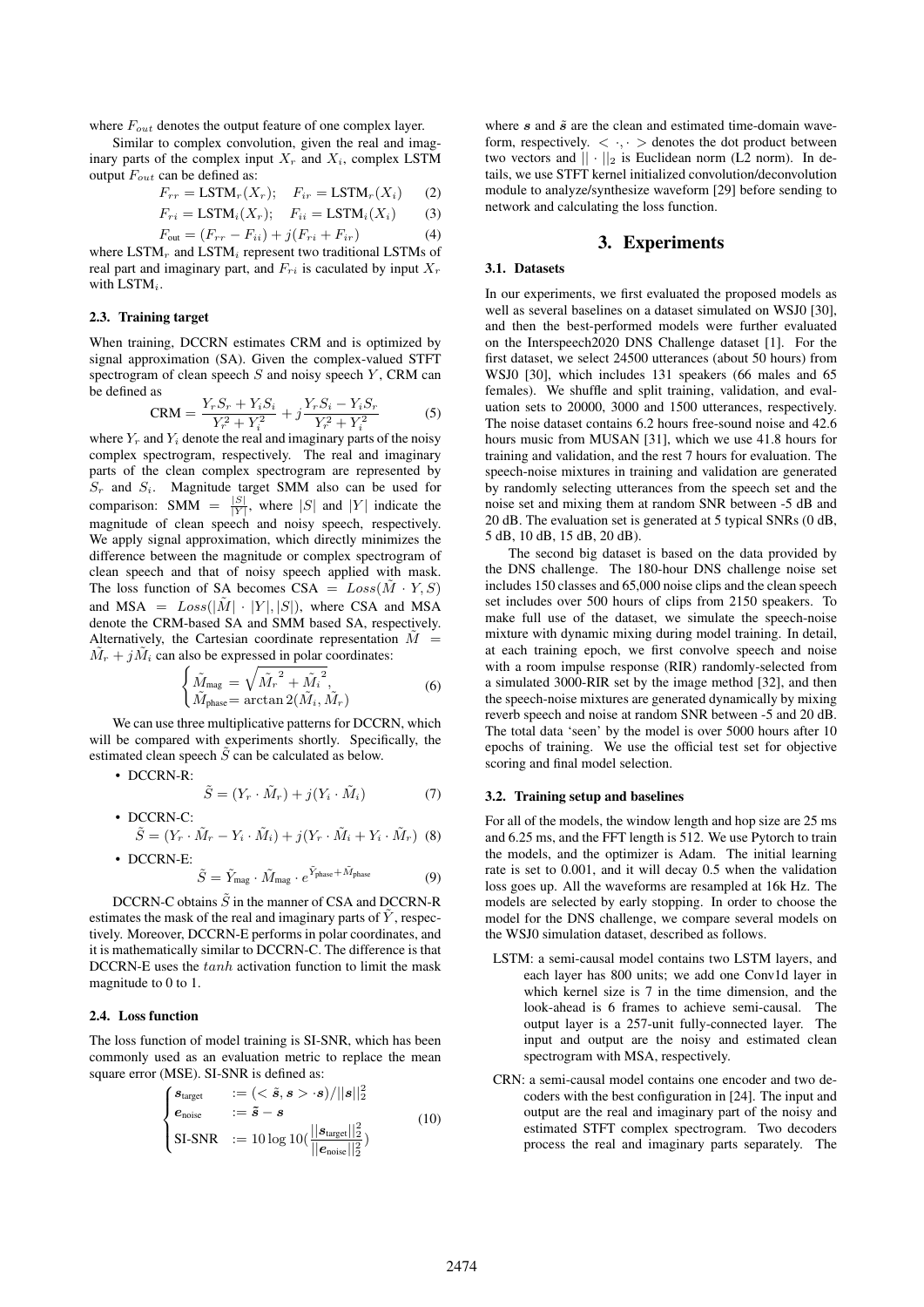kernel size is also (3,2) in frequency and time dimension, and the stride is set to  $(2,1)$ . For the encoder, we concatenate real and imaginary parts in the channel dimension, so the shape of the input feature is [BatchSize, 2, Frequency, Time]. Moreover, the output channel of each layer in encoder is {16,32,64,128,256,256}. The hidden LSTM units are 256, and a dense layer with 1280 units is after the last LSTM. On account of skip connection, each layer in input channel of real or imaginary decoder is {512,512,256,128,64,32}.

- DCCRN: four models consist of DCCRN-R, DCCRN-C, DCCRN-E and DCCRN-CL (masking like DCCRN-E). The direct current component of all these models is removed. The number of channel for the first three DCCRN is {32,64,128,128,256,256}, while the DCCRN-CL is {32,64,128,256,256,256}. The kernel size and stride are set to  $(5,2)$  and  $(2,1)$ , respectively. The real LSTMs of the first three DCCRN are two layers with 256 units and DCCRN-CL uses complex LSTM with 128 units for the real part and imaginary part, respectively. And a dense layer with 1280 units is after the last LSTM.
- DCUNET: we use DCUNET-16 for comparison and the stride in time dimension is set to 1 to fit with the DNS challenge rules. Moreover, the channels in encoder is set to [72,72,144,144,144,160,160,180].

For the implementation of semi-causal convolution [33], there are only two differences with commonly used causal convolution in practice. First, we pad zeros in front of the time dimension at each Conv2ds in the encoder. Second, for the decoder, we look ahead one frame in each convolution layer. This eventually leads to 6 frames look-head, totally  $6 \times 6.25$  = 37.5 ms, confined with the DNS challenge limit — 40 ms.

#### 3.3. Experimental results and discussion

The model performance is first assessed by  $PESQ<sup>1</sup>$  on the simulated WSJ0 dataset. Table 1 presents the PESQ score on the test sets. In each case, the best result is highlighted by a boldface number.

| rable 1. I EDO on the simulated word addition |                          |  |     |                                                                                                                                                          |  |                     |  |  |
|-----------------------------------------------|--------------------------|--|-----|----------------------------------------------------------------------------------------------------------------------------------------------------------|--|---------------------|--|--|
| Model                                         | Para. $(M)$ OdB          |  | 5dB |                                                                                                                                                          |  | 10dB 15dB 20dB Ave. |  |  |
| <b>Noisy</b><br><b>LSTM</b><br><b>CRN</b>     | $\sim$<br>9.6<br>6.1     |  |     | 2.062 2.388 2.719 3.049 3.370 2.518<br>2.783 3.103 3.371 3.593 3.781 3.326<br>2.850 3.143 3.374 3.561 3.717 3.329                                        |  |                     |  |  |
| DCCRN-R<br>DCCRN-C<br>DCCRN-E<br>DCCRN-CL     | 3.7<br>3.7<br>3.7<br>3.7 |  |     | 2.832 3.192 3.488 3.717 3.891 3.424<br>2.832 3.187 3.477 3.707 3.840 3.409<br>2.859 3.203 3.492 3.718 3.891 3.433<br>2.972 3.301 3.559 3.755 3.901 3.498 |  |                     |  |  |
| <b>DCUNET</b>                                 | 3.6                      |  |     | 2.971 3.297 3.556 3.760 3.916 3.500                                                                                                                      |  |                     |  |  |

Table 1: *PESQ on the simulated WSJ0 dataset*

On the simulated WSJ0 test set, we can see that the four DCCRNs outperform the baseline LSTM and CRN, which indicates the effectiveness of complex convolution. DCCRN-CL achieves better performance than other DCCRNs. This further shows that complex LSTM is also beneficial to complex target training. Moreover, we can see that full-complex-value network DCCRN and DCUNET are similar in PESQ. It worth noting that the computational complexity of DCUNET is almost 6 times than that of DCCRN-CL, according to our run-time test.

Table 2: *PESQ on DNS challenge test set (simulated data only). T1 and T2 denote track 1 (real-time-track) and track 2 (nonreal-time-track).*

| Model                 | (M) | Para. look-ahead<br>(ms) | no reverb reverb Ave. |             |  |
|-----------------------|-----|--------------------------|-----------------------|-------------|--|
| Noisy                 |     |                          | 2.454                 | 2.752 2.603 |  |
| NSNet (Baseline) [34] | 1.3 | 0                        | 2.683                 | 2.453 2.568 |  |
| DCCRN-E [T1]          | 3.7 | 37.5                     | 3.266                 | 3.077 3.171 |  |
| DCCRN-E-Aug [T2]      | 3.7 | 37.5                     | 3.209                 | 3.219 3.214 |  |
| DCCRN-CL [T2]         | 3.7 | 37.5                     | 3.262                 | 3.101 3.181 |  |
| <b>DCUNET</b> [T2]    | 3.6 | 37.5                     | 3.223                 | 2.796 3.001 |  |

Table 3: *MOS on DNS challenge blind test set [1]*

| Model                 |     | Para. (M) no reverb reverb realrec Ave. |      |      |      |
|-----------------------|-----|-----------------------------------------|------|------|------|
| <b>Noisy</b>          | 1.3 | 3.13                                    | 2.64 | 2.83 | 2.85 |
| NSNet (Baseline) [34] |     | 3.49                                    | 2.64 | 3.00 | 3.03 |
| <b>DCCRN-E</b>        | 3.7 | 4.00                                    | 2.94 | 3.37 | 3.42 |
| Track 1 Team 9        | UNK | 3.87                                    | 2.97 | 3.28 | 3.39 |
| Team 17               | UNK | 3.83                                    | 3.05 | 3.27 | 3.34 |
| Team 9                | UNK | 4.07                                    | 3.19 | 3.40 | 3.52 |
| Track 2 DCCRN-E-Aug   | 3.7 | 3.90                                    | 2.96 | 3.34 | 3.38 |
| Team 17               | UNK | 3.83                                    | 3.15 | 3.28 | 3.38 |

In the DNS challenge, we evaluate the two best DCCRN models and DCUNET with the DNS dataset. Table 2 shows the PESQ scores on the test set. Similarly, DCCRN-CL achieves a little bit better PESQ than DCCRN-E in general. But after our internal subject listening, we find DCCRN-CL may over-suppress the speech signal on some clips, leading to unpleasant listening experiences. DCUNET obtains relatively good PESQ on the synthetic non-reverb set, but its PESQ will drop significantly on the synthetic reverb set. We believe that subjective listening becomes very critical when the objective scores are close for different systems. For these reasons, DCCRN-E was finally chosen for the real-time track. In order to improve the performance on the reverb set, we add more RIRs in the training set to result in a model called DCCRN-E-Aug, which was chosen for the non-real-time track. According to the results on the final blind test set in Table 3, the MOS of DCCRN-E-Aug has a small improvement of 0.02 on the reverb set. Table 3 summarizes the final P.808 subjective evaluation results for several top systems in both tracks provided by the challenge organizer. We can see that our submitted models perform well in general. DCCRN-E achieves an average MOS of 3.42 on all sets and 4.00 on the non-reverb set. The one frame processing time of our PyTorch implementation of DCCRN-E (exported by ONNX) is 3.12 ms tested empirically on an Intel i5-8250U PC. Some of the enhanced audio clips can be found from https:// huyanxin.github.io/DeepComplexCRN.

## 4. Conclusions

In this study, we have proposed a deep complex convolution recurrent network for speech enhancement. The DCCRN model utilizes a complex network for complex-valued spectrum modeling. With the complex multiply rule constraint, DCCRN can achieve better performance than others in terms of PESQ and MOS in the similar configuration of model parameters. In the future, we will try to deploy DCCRN in low computational scenarios like edge devices. We will also enable DCCRN with improved noise suppression ability in reverberation conditions.

<sup>1</sup>https://www.itu.int/rec/T-REC-P.

<sup>862-200102-</sup>I/en